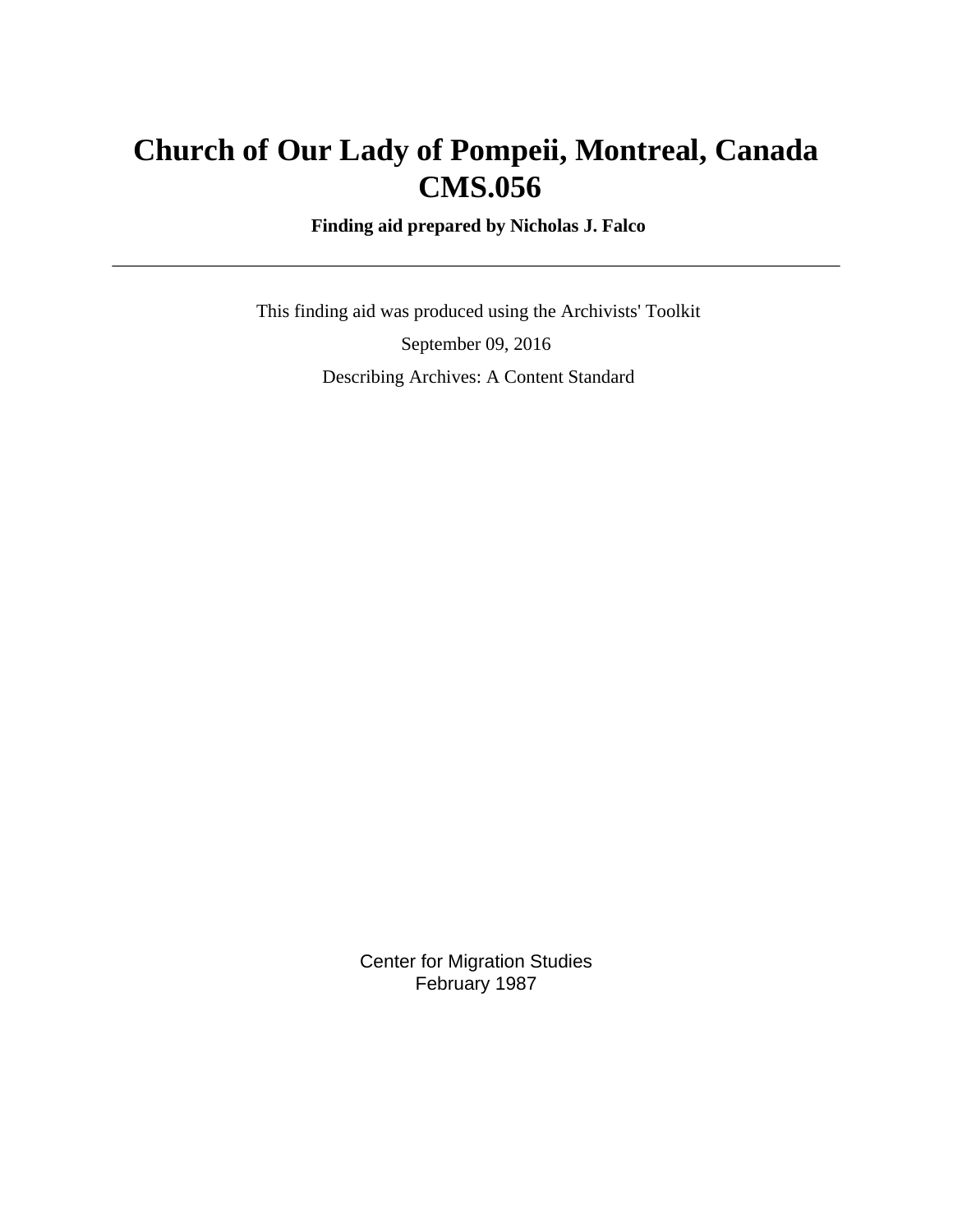# **Table of Contents**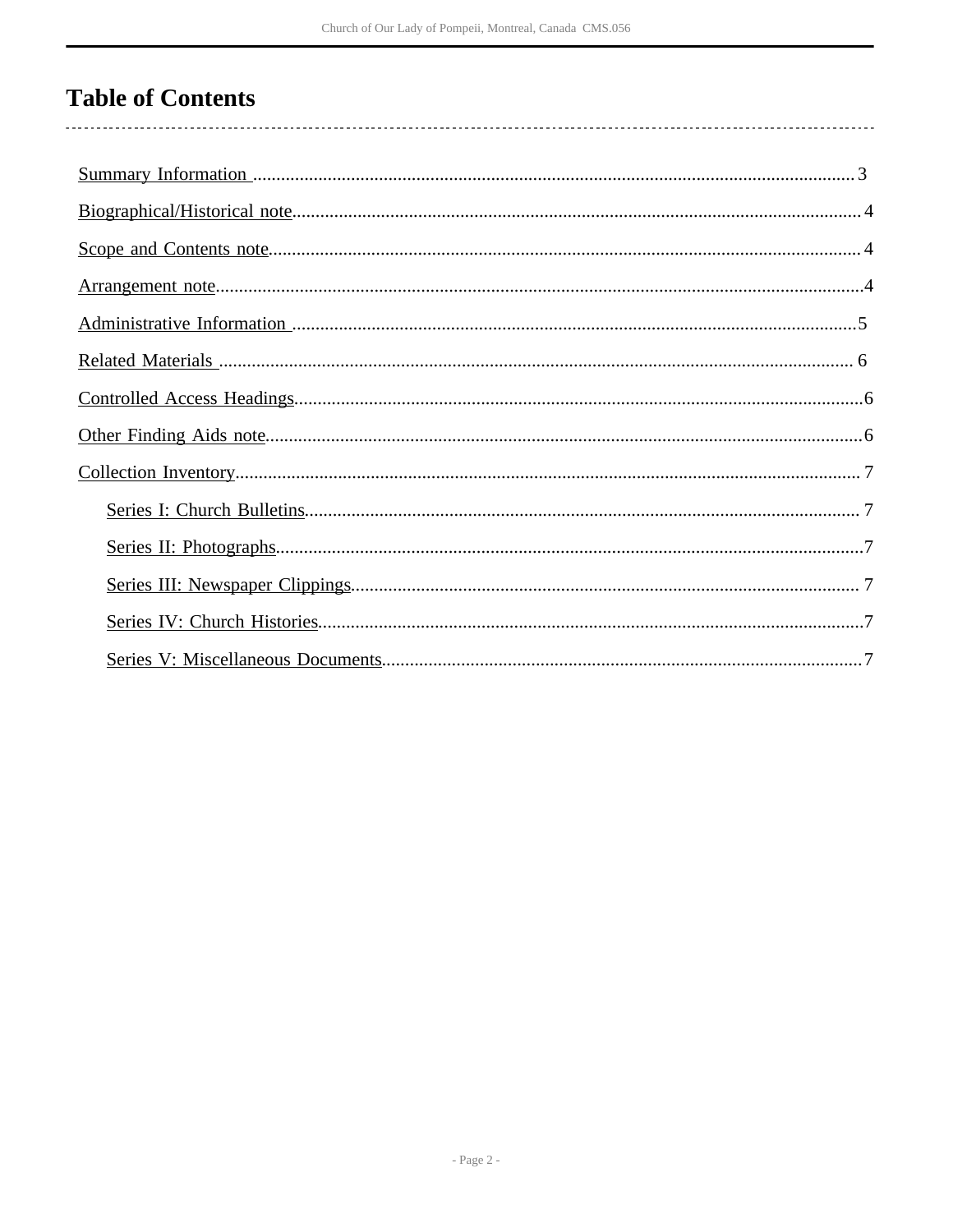# <span id="page-2-0"></span>**Summary Information**

l,

| <b>Repository</b>    | <b>Center for Migration Studies</b>                                                                                                                                                                                                                                                                                                                                                            |
|----------------------|------------------------------------------------------------------------------------------------------------------------------------------------------------------------------------------------------------------------------------------------------------------------------------------------------------------------------------------------------------------------------------------------|
| <b>Creator</b>       | Church of Our Lady of Pompeii (parish: Montreal, Canada).                                                                                                                                                                                                                                                                                                                                      |
| <b>Title</b>         | Church of Our Lady of Pompeii, Montreal, Canada, Records                                                                                                                                                                                                                                                                                                                                       |
| Date [bulk]          | Bulk, 1969-1970                                                                                                                                                                                                                                                                                                                                                                                |
| Date [inclusive]     | 1960-1979                                                                                                                                                                                                                                                                                                                                                                                      |
| <b>Extent</b>        | 1.75 Linear feet Three document Boxes                                                                                                                                                                                                                                                                                                                                                          |
| <b>Location note</b> | CMS.056 is housed at the Provincial House of the Province of Saint<br>Charles, Society of Saint Charles, 27 Carmine Street, New York, New<br>York 10014.                                                                                                                                                                                                                                       |
| Language             | English                                                                                                                                                                                                                                                                                                                                                                                        |
|                      | Language of Materials note The materials in CMS.056 are in English, with some French and Italian.                                                                                                                                                                                                                                                                                              |
| <b>Abstract</b>      | CMS.056 documents, via photographs, newspaper clippings, histories and<br>ephemera, the creation of and activities at Our Lady of Pompeii, Montreal,<br>Canada, which was founded by members of the Saint Charles Province<br>of the Society of Saint Charles-Scalabrinians, a congregation of male<br>religious founded in 1887 to minister to migrants in transit and in their<br>new homes. |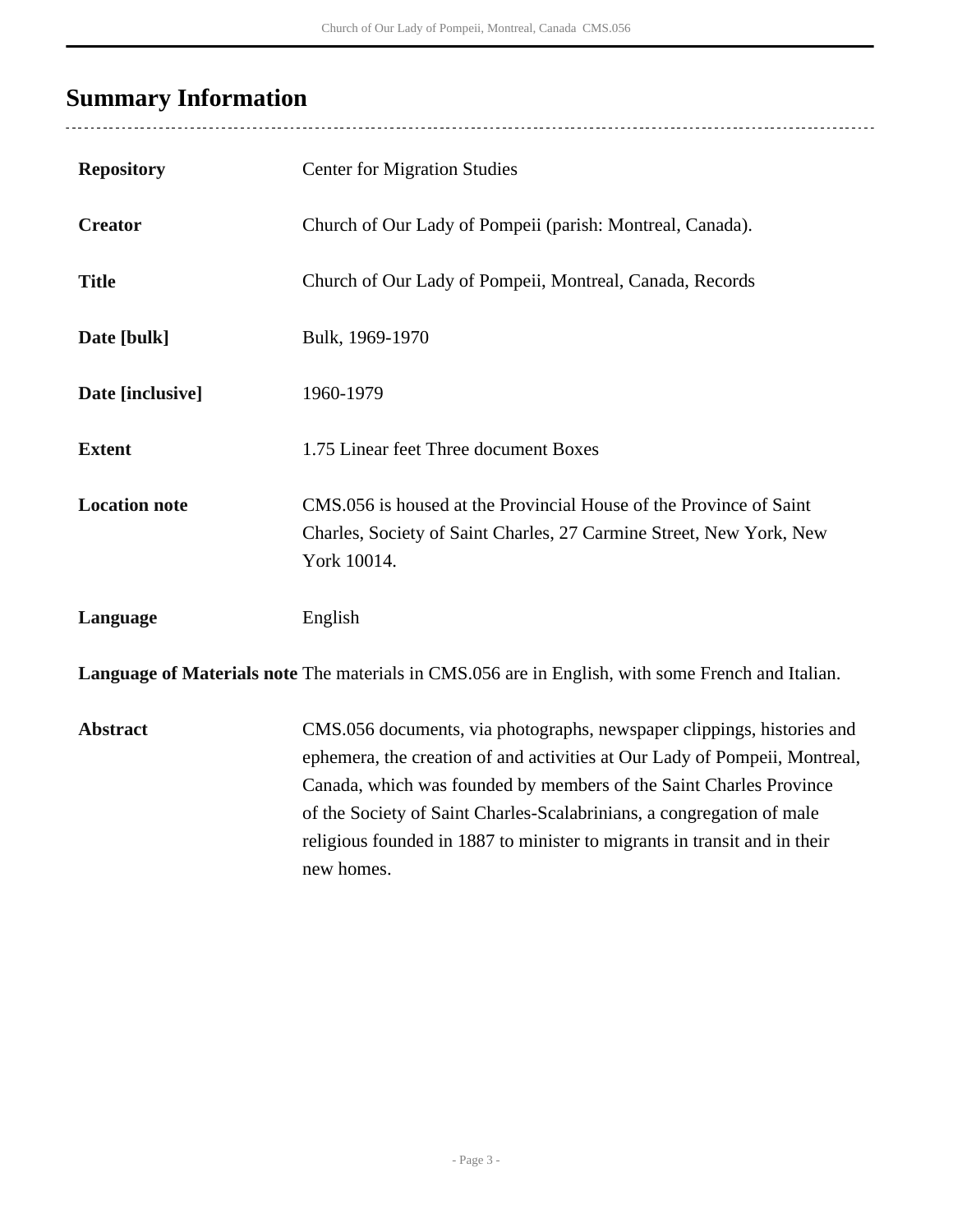# <span id="page-3-0"></span>**Biographical/Historical note**

The Scalabrinians founded Our Lady of Pompeii and its two parochial schools in Montreal, Canada, in 1960 to provide for the pastoral care of Italian-speaking Roman Catholics in that city. In 1962 the parish acquired an exact copy of the painting of Our Lady of the Rosary that hangs in the shrine in Pompeii, Italy. The church building for the parish opened in 1967.

## <span id="page-3-1"></span>**Scope and Contents note**

CMS.056 documents activity at the Roman Catholic parish of Our Lady of Pompeii in Montreal, Canada, from the founding of the parish in 1960 to the mid 1970s, when the Saint Charles Province of the Society of Saint Charles, Scalabrinians, the order of priests that staffs the parish, began collecting material on the parishes in their care.

The types of documentation reflect the greater use of media in Catholic churches during the time period when Our Lady of Pompeii was founded. Series I, Church Bulletins, contains a run of these weekly publications from June 1960 to December 1972 and again from January 1975 to December 1977. Series III, Photographs, contains nearly 200 images, many of them candid shots taken at parish events such as the 1962 installation of the image of Our Lady of the Rosary of Pompeii in the church and construction of a new church building in 1966 and 1967. Series II contains nearly 500 newspaper clippings. There are also four church histories, ranging from 1961 to 1973, and a folder of miscellaneous papers.

Like many collections of parish papers, CMS.056 documents the internal workings of the parish, with an emphasis on construction. The collection departs from convention in the degree to which it documents Our Lady of Pompeii's engagement with the secular world. The numerous news clippings all pertain to a law of the Province of Quebec, in which Our Lady of Pompeii is located, requiring schools be conducted in French and English; this was an issue at Pompeii because the parish also tried to accommodate pastoral needs by admitting to the parish school children whose home language was Italian, raising the possibility that the school would have to work extra hard to acquaint the children with two languages instead of just one. (Most Canadians already spoke either French or English at the time of starting school.)

## <span id="page-3-2"></span>**Arrangement note**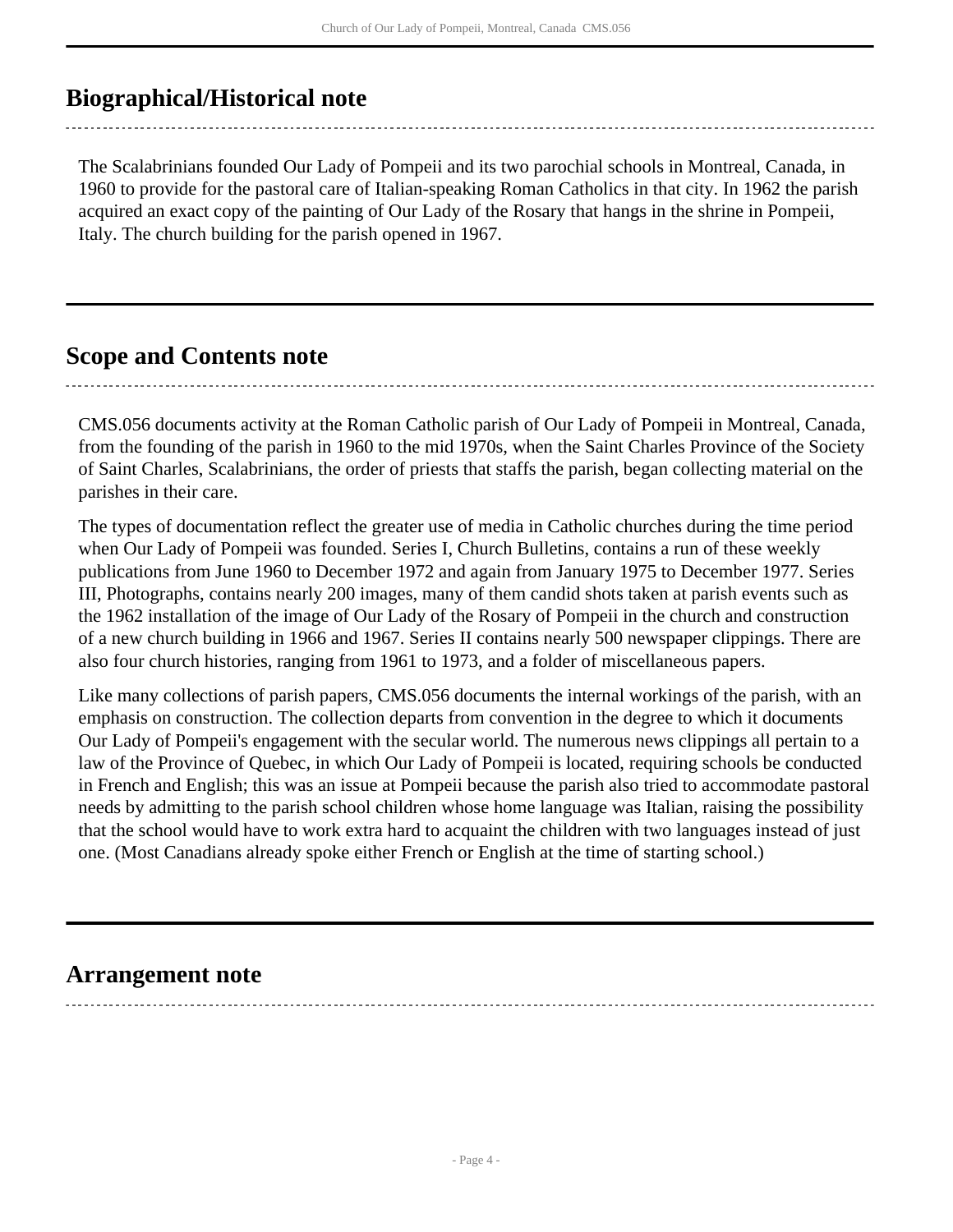CMS.056 is arranged in five Series:

Series I: Church Bulletins Series II: Photographs Series III: Newspaper Clippings Series IV: Church Histories Series V: Miscellaneous Documents

# <span id="page-4-0"></span>**Administrative Information**

### **Publication Information**

Center for Migration Studies February 1987

#### **Revision Description**

Mary Elizabeth Brown entered the finding aid for CMS into Archivists' Toolkit using DACS 2016

#### **Conditions Governing Access note**

Open to researchers by appointment.

#### **Conditions Governing Use note**

Copyright is owned by the Center for Migration Studies. Permission to publish materials must be requested before use.

#### **Immediate Source of Acquisition note**

The Center for Migration Studies acquired CMS.056 directly from the Church of Our Lady of Pompeii, Montreal, Canada.

#### **Processing Information note**

In 2016, CMS.056 was entered into the Archivists' Toolkit in compliance with DACS. (The original finding aid is available in print upon request). Folder titles in the container list online may vary from the the physical folder titles.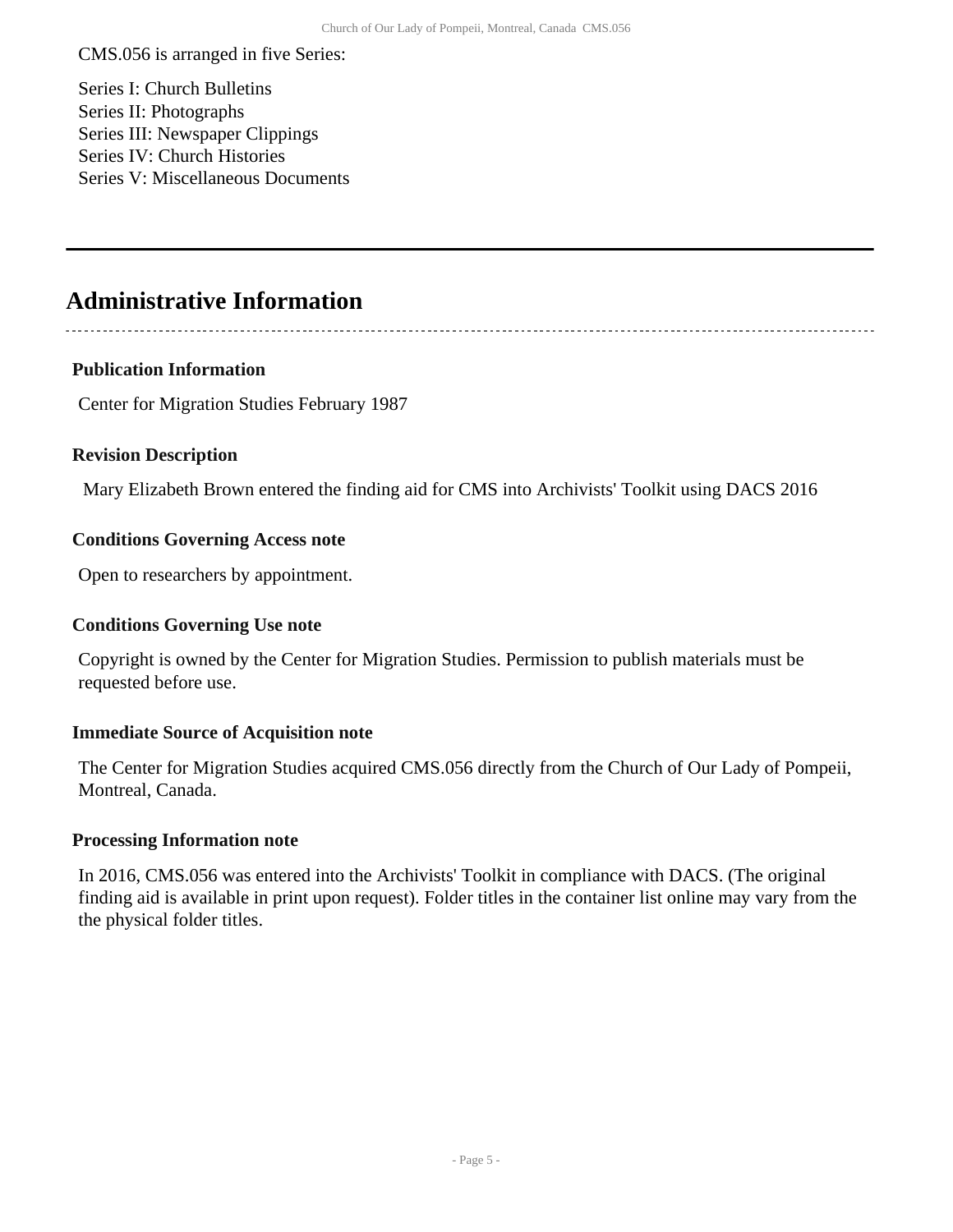# <span id="page-5-0"></span>**Related Materials**

#### **Related Archival Materials note**

CMS.078, Saint Charles Province, Society of Saint Charles Records

# <span id="page-5-1"></span>**Controlled Access Headings**

#### **Corporate Name(s)**

• Scalabrinians.

#### **Occupation(s)**

• Canada x| Civilization x| Italian influences

## **Subject(s)**

- Church records and registers |z Montreal |z Canada
- Italian Americans |x Religion.

## <span id="page-5-2"></span>**Other Finding Aids note**

The original inventory is available in print upon request.